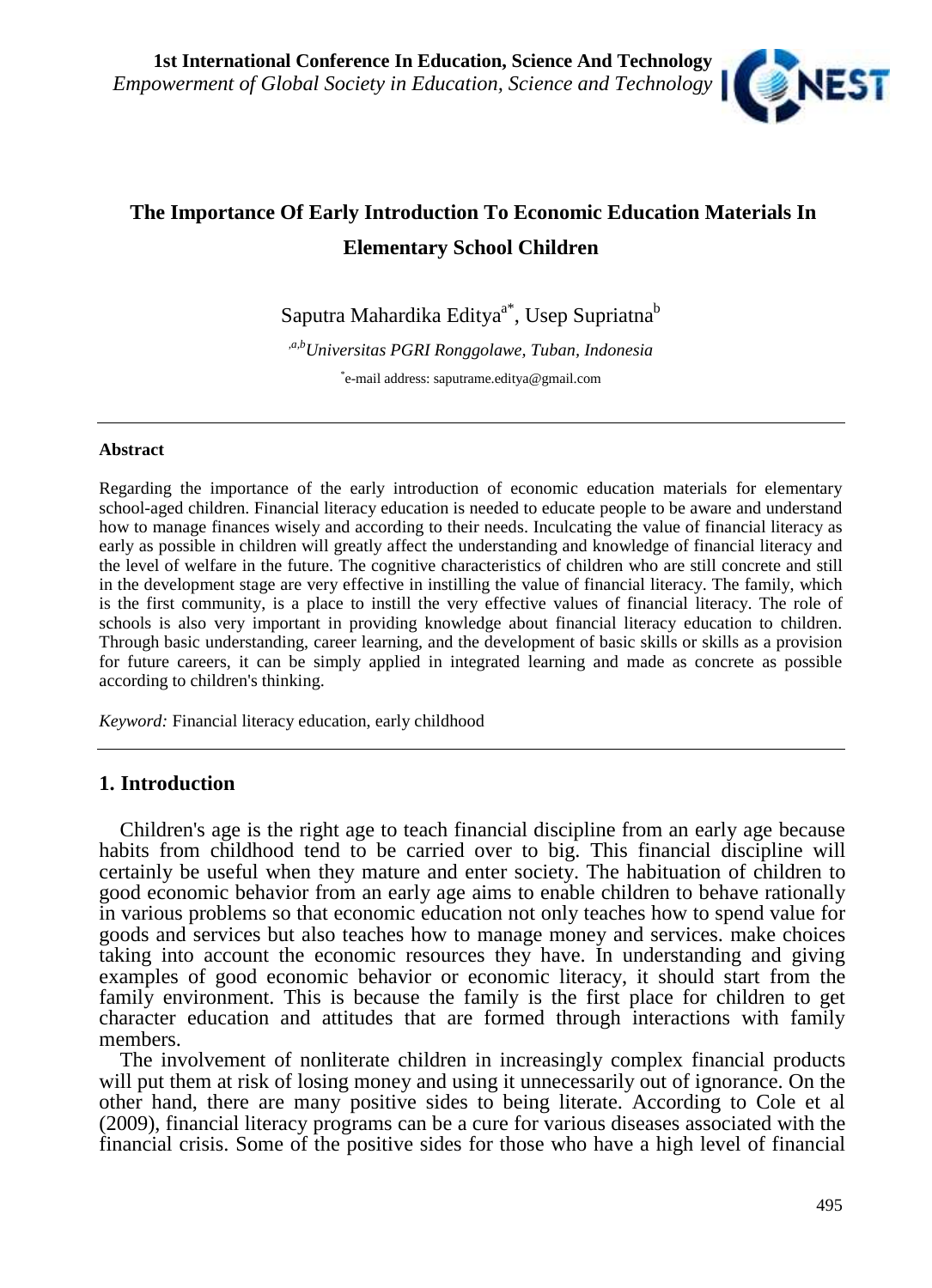

literacy include having the ability to manage finances, make the right financial decisions and minimize the opportunity to make mistakes.

Economic education for children can be implemented in a formal environment through economic learning in schools. However, what is an obstacle is that economic education is only taught at the earliest at the Junior High School (SMP) level, whereas economic education must be taught from an early age because it becomes one's provision for economic behavior or behavior in everyday life. The current structure of the primary school curriculum shows that economic education still does not have a proper place in the curriculum structure like other subjects. Based on Saptono's research findings (2016), the following problems are: 1) Economic education for students at the basic education level is still often neglected for several reasons as follows: there is a view/assumption that economic education for students is not needed, there is not enough time to economic learning in the classroom, and the insufficient number of teachers in schools; 2) teachers have difficulty understanding important things about economics to students; and 3) there are concerns about the impact of government policies in the education sector on the implementation of economic education in schools.

Economic education in children is not just introducing money, but advanced financial literacy education for children is a concept about the introduction of wise financial management and being able to control financial expenditures by distinguishing which ones are a need and which are merely desires.

Director-General of Early Childhood Education and Community Education, Harris Iskandar said in the seminar on Early Childhood Social and Financial Education in Jakarta, (24/5) "The introduction of financial literacy knowledge from an early age will make children accustomed to managing finances properly and correctly in the future. In Indonesia, financial literacy education is still something that is very rarely carried out ".

## **2. Research Method**

The type of research used in this article is a literature study. The study and collection of library materials are carried out by collecting sources for the study of the contents of the explanation of the variable or subject matter. Next presents a literature study. The literature review is an important part of any type of research. A literature review is a summary analysis of a body of research on a particular research problem by describing, evaluating, and clarifying known knowledge in a subject area (Easterby-Smith, Thorpe, & Jackson, 2015: 13). This research draws sources from books, journals, and research that has been done. This theoretical reference can be used as a solid foundation to understand the importance of an early introduction to economic education materials for elementary school-aged children.

## **3. Result and Discussion**

In general, the definition of economics according to Samuelson (Rosyidi, 2005) defines economics as the study of how people use scarce resources to produce commodities or goods that are useful and distribute them to everyone. In short, Mankiw (Putong, 2002: 15) defines economy as the study of how society manages limited or scarce resources. Economics is the study of how people make the right choices to take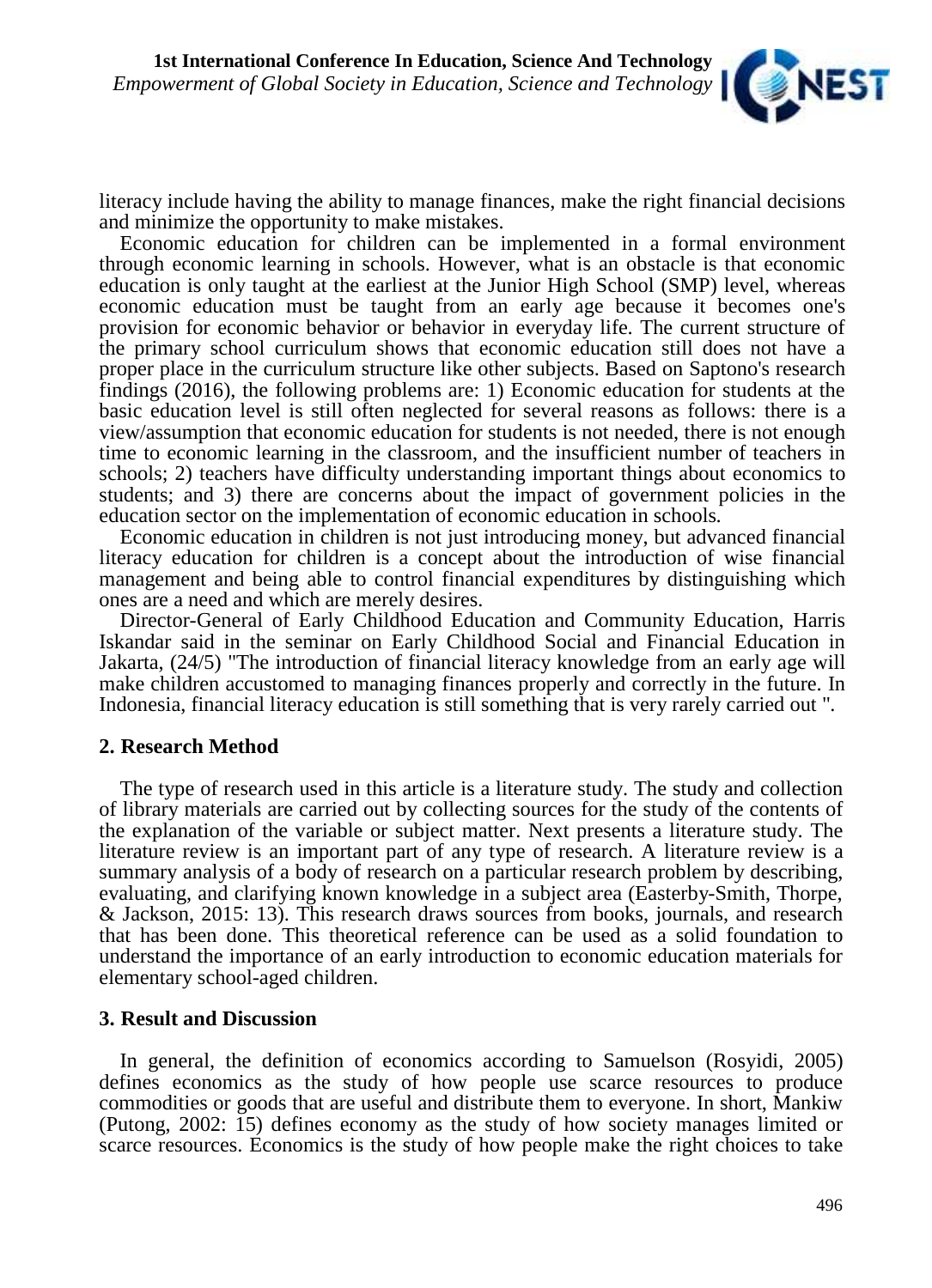

advantage of limited productive sources, produce various goods, and distribute them to society for use/consumption.

The benefits of economics play a very large role in meeting human needs. There are several uses and economic benefits for humans, including providing input in making decisions about economic action, helping people understand the economic behavior patterns of a society, helping to provide an understanding of the potential and limitations of an economic policy, increasing human sensitivity. for economic and global problems. Of these several benefits, it is possible to determine the appropriate economic action for each of these individuals based on the favorable and most profitable choice. Economic action is also influenced by economic motives, this motive is a person's reason or purpose so that someone takes economic action.

Economic principles are guidelines in carrying out economic actions that contain the principle of certain sacrifice by obtaining maximum results so that all goals can be achieved. The main objective of economic principles is for humans to fulfill their economic needs effectively and efficiently. Acting rationally by prioritizing the most important needs first, with the principle that expenses must be adjusted to income, as well as calculating the advantages and disadvantages of carrying out economic activities.

Financial literacy given from an early age can help children understand money management in life. Children know how to make money, save or save money, spend money and donate. If the child understands and has applied it in daily life, then the financial management of the child to adulthood can run well.

## *3.1. Importance of Introduction to Economics in Elementary Schools*

According to Skeel (Maftuh, 1998: 16), the contribution of economics to social science is to provide knowledge about how people decide to use and allocate their resources, how economic systems develop and operate, and about the problems people face. society and the economic system as they seek to meet their needs. Students will realize how limited resources will cause them to make decisions about how to use resources. Based on the Regulation of the Minister of Education and Culture Number 37 of 2018, the objectives of the Social Sciences curriculum include four competencies, namely (1) competence in spiritual attitudes, (2) social attitudes, (3) knowledge, and (4) skills.

Ideally, economic education begins when children enter school. Primary education teachers must assist children in learning basic economic concepts properly. If children are able to master it, it will help them understand the world economy around them. At the next stage, economic learning material can be expanded and deepened gradually according to the development stage of students. In everyday life, they will make decisions about what to buy, how much to spend, how much to save for their future, etc.

Therefore, if indeed the economy is seen as an integral part of people's lives and an understanding of the economy is seen as important to help everyone make decisions that determine their future, then the question is why economics is not taught adequately in schools and starts from childhood have taken primary school education.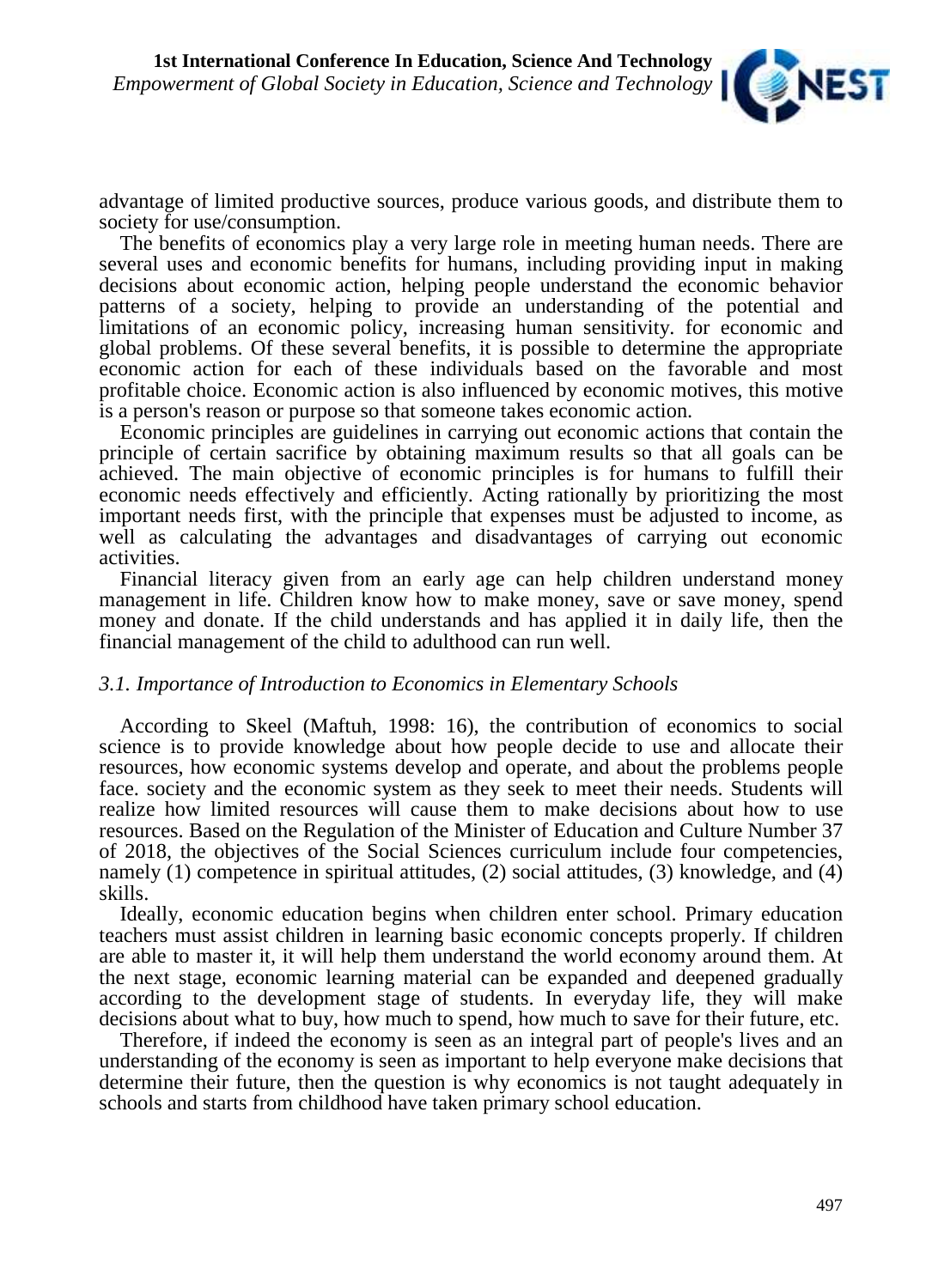

#### *3.2. Learning with Economic Problems in Elementary Schools*

Educational policies and curriculum changes often change with changing environmental conditions. However, a hasty change of curriculum and without in-depth study can cause chaos in the practice of education in schools in terms of learning outcomes, but it seems that the readiness of teachers and infrastructure is not sufficient to support its realization. As a result, teachers experience various difficulties in planning, implementing, and assessing, and students are the most victims of curriculum changes.

Teachers find it difficult to understand important things about economics to students because most primary school teachers are class teachers who generally have a background of Primary School Teacher Education (PGSD) graduates. Where there is no PGSD Study Program curriculum that offers special economics courses. The only relevant subject is the Basic Social Science Education course.

#### *3.3. Financial Literacy*

Financial literacy based on the Ministry of Education and Culture (2017) is knowledge and skills to apply understanding concepts and risks, skills for making effective decisions in a financial context to improve financial well-being, both individually and socially, and to participate in the community.

Financial literacy as one of the basic literacy offers a set of knowledge and skills to manage financial resources effectively for the welfare of life and the basic needs of everyone to minimize, find solutions, and make the right decisions in financial problems (Kalwij, 2019: 700).

There are several examples of literacy activities in several schools related to the introduction of economic material, including; activate student cooperatives that sell students' school needs; market day (school bazaar) is a learning activity that synergizes with parents as well as meaningful learning so that it can present social studies in student life where there are buying and selling activities and interactions between parents, students, and teachers; Saving activities are one of the literacy movements in the concept of saving that must be instilled from an early age by schools in collaboration with state-owned banks in line with actively running the Simple Savings program (student savings) where students can have an account and an ATM card only by saving at a very cheap nominal value.

#### **4. Conclusion**

Today's primary school education is not a good place to grow the seeds of awareness of economic behavior. Therefore, economic education in basic education needs to be improved in at least 3 important ways: teachers, curriculum and materials, and curriculum structure. Teachers must be professional in the true sense; curriculum content should lead students to economic literacy; the offer of subject matter must be by the objectives of learning economics; learning resources need to be provided not only in sufficient quantities, but the content must be correct and presented attractively, and a curriculum structure that provides a larger share of economic education. This idea may not be new, but given the low economic literacy conditions of economic learners, this